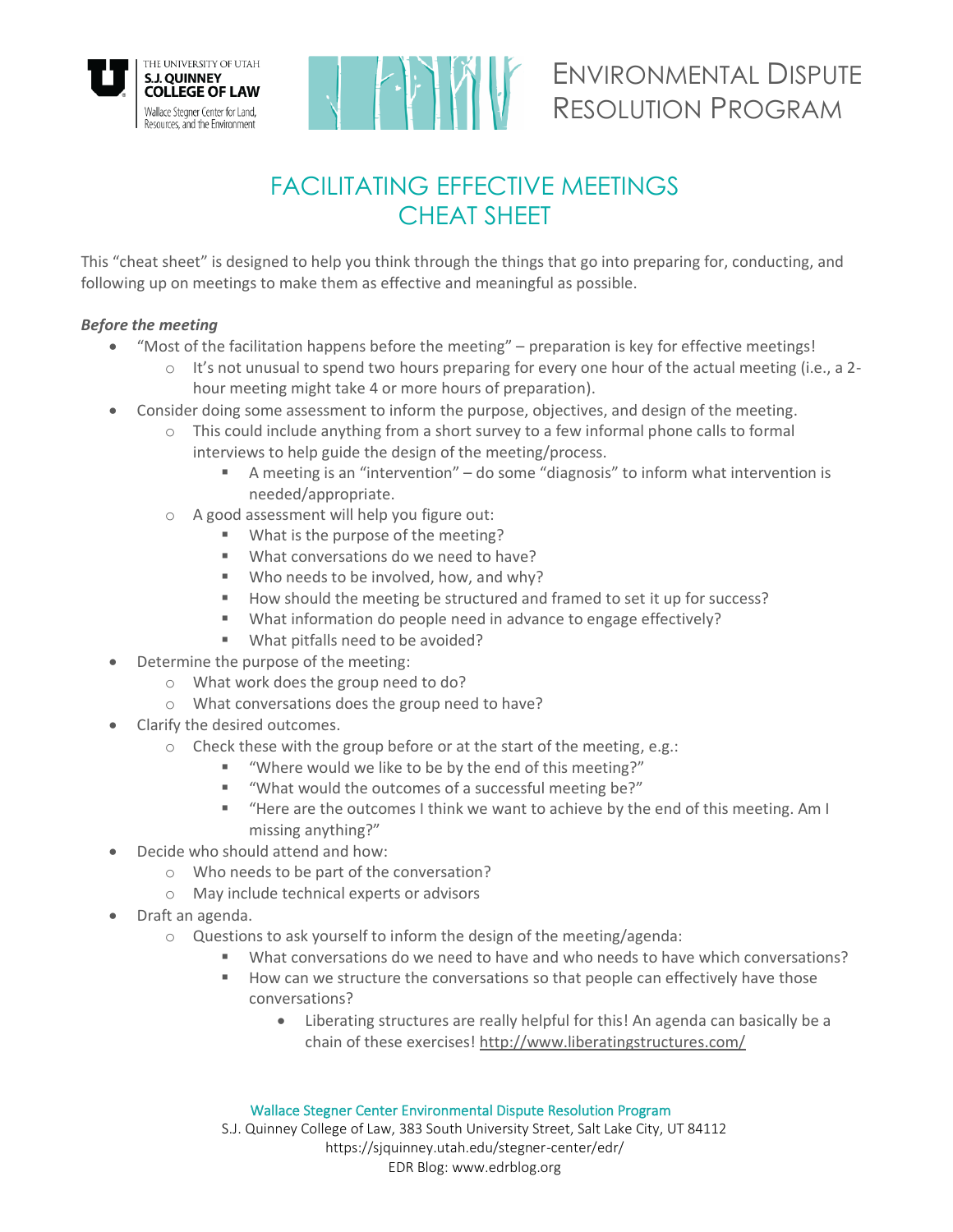- How can we structure the meeting to encourage and facilitate meaningful engagement from all parties (including those who don't tend to talk as much)?
	- Consider small group conversations, sticky note or index card exercises (if inperson) or chat exercises (if online), and round robin sharing.
- $\circ$  When designing a meeting, remember that the facilitator's job is to help the group do its work, but it is the group's job to do the work. How do you design a meeting that helps the group do their work?
- $\circ$  Build in extra time in case things take longer than expected or other important issues arise.
	- **This is especially important for online meetings there are a lot of variables that can** throw timing off.
	- One way to do this is to have "optional" exercises or prompts toward the end of the meeting that you can do if you have time or skip if not.
- o Keep it fun.
	- Meetings can (and should be) fun and productive. Think about how to include interactive, fun activities that help the group "do its work." Get creative.
		- The Liberating Structures Toolkit is helpful for this!
	- Integrate fun exercises to start, break up, or wrap up the meeting.
- $\circ$  Send the agenda out in advance (or go over it at the start of the meeting) and ask participants whether anything is missing.
- Delineate roles and responsibilities.
	- $\circ$  Think about all of the things that need to happen, then figure out who is going to do what (from taking notes to making coffee).
		- **•** If online, think about who is going to monitor the chat, who will put people into breakout rooms, etc.
		- Be realistic about your limitations and the needs of the meeting. For example, most people cannot smoothly facilitate a meeting, move people into breakout rooms, and track the chat during an online meeting—so delegate these roles!
	- $\circ$  It is often helpful to have an internal agenda that explains who does what and when (even if just for yourself!).
		- For online meetings, list out which exercises you are going to do virtually, how, what prompts to paste into chat, etc. – make it easy to follow your plan!
- Draft and/or clarify ground rules and decision-making procedures.
	- o Perhaps run these by the group before the meeting.
	- $\circ$  See our example ground rules for meetings and etiquette for online meetings below.
- Think carefully about when to hold the meeting, where, and how.
	- $\circ$  If in person, think carefully about location and room set up to make it as easy and inviting to engage as possible.
	- $\circ$  If online, think about what platform or method makes it the easiest for people to engage while providing the functionality you need.
		- Sometimes just a phone call is fine, or even better than, a video call.
		- Sometimes you need breakout rooms, so you will want to use a video conference platform that allows for that.
- Share relevant information before the meeting:
	- o What do people need to know in advance and/or think about to come prepared?
	- $\circ$  Consider sending out the draft meeting agenda, meeting ground rules, questions or topics you want people to think about in advance and come prepared to discuss, and anything else people need to see in advance to come prepared to engage effectively.

### Wallace Stegner Center Environmental Dispute Resolution Program

S.J. Quinney College of Law, 383 South University Street, Salt Lake City, UT 84112 https://sjquinney.utah.edu/stegner-center/edr/ EDR Blog: www.edrblog.org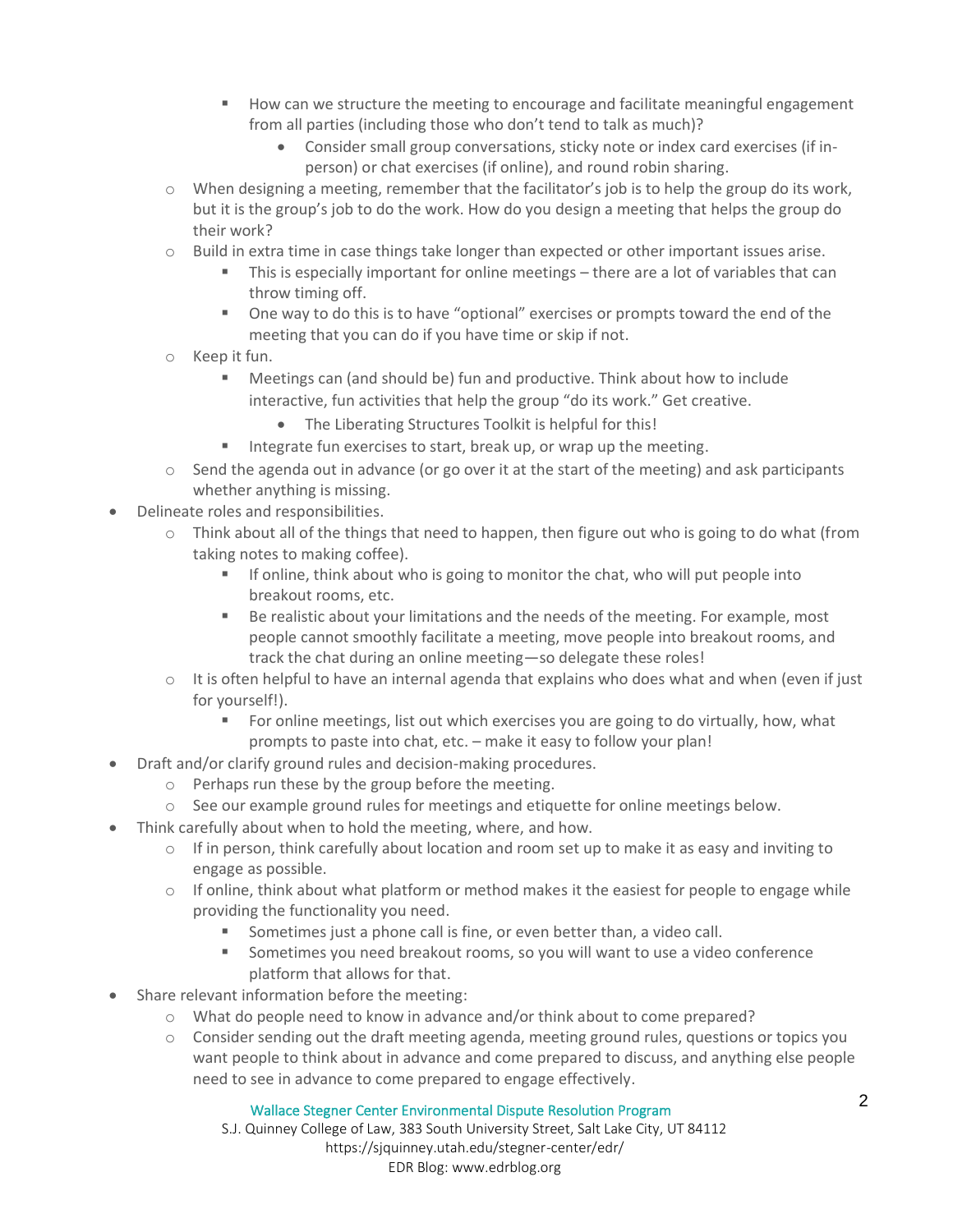## *During the meeting*

- Show up early to set up and show up prepared.
	- o If meeting online: Log in early! Make sure everything is working.
- Be clear about what the objectives of the meeting are and make sure those guide the meeting.
	- o Perhaps ask participants if there are any other objectives they want to achieve.
- If you do introductions, give people clear prompts and timelines for their introductions, and consider using introductions as a way to get important information into the conversation.
	- $\circ$  For instance, you might ask people to "In less than 30 seconds, introduce yourself by name, title, organization, and one idea you have for how to address X."
	- $\circ$  If using a video conference platform, consider asking people to name/rename themselves to share important information (e.g., organization or region). If you do this, walk everyone through how to do so.
- When asking people to respond or chime in, consider giving them a little bit of time to think before responding. Doing so will encourage thoughtful responses and make it more inviting for less extroverted thinkers to engage.
- Implement ground rules.
- Facilitate clear communication.
	- o Good meeting structure helps with this!
	- o Online meetings require even more structure than in-person meetings to create space for clear, effective communication.
- Facilitate interest-based collaborative problem-solving.
	- $\circ$  The EDR Program teaches courses on this if you want to learn more about how to do it.
- Intervene when the group's effectiveness is at-risk while leaving space for the group to do its work.
- Help the group move through impasses.
- Bring issues to some closure.
- Serve as the group memory.
	- o It might be helpful to designate someone to take notes (and, if meeting online, someone to watch the chat and raise concerns/questions you miss).
- Know when to stick to the agenda and when to deviate from it.
	- $\circ$  If the agenda isn't working or people need more time to have an important conversation, don't be afraid of altering the agenda – just do so intentionally.
- At the end of the meeting, share back action items and next steps you have captured (or have the notetaker do this) and ask the group if anything is missing.
	- o Make sure someone is responsible for each action item. If there isn't someone for an item, ask the group whether someone will take responsibility for it; if no one volunteers, ask the group to consider if the action item can be left off the list.
	- o Consider capturing agenda items for the next meeting, if relevant.
- If meeting via a video conference platform, consider unmuting everyone at the end for a group goodbye.

### *After the meeting and between meetings*

- Prepare and send out a meeting summary.
	- o Designate someone to help with this, if need be.
	- $\circ$  Your summary is only as good as your notes and memory good meeting notes are very helpful.
	- o Think about the purpose of the summary and tailor it accordingly. More often than not, just a list of action items and key takeaways from the meeting are much more useful than running meeting notes.

#### Wallace Stegner Center Environmental Dispute Resolution Program

S.J. Quinney College of Law, 383 South University Street, Salt Lake City, UT 84112 https://sjquinney.utah.edu/stegner-center/edr/ EDR Blog: www.edrblog.org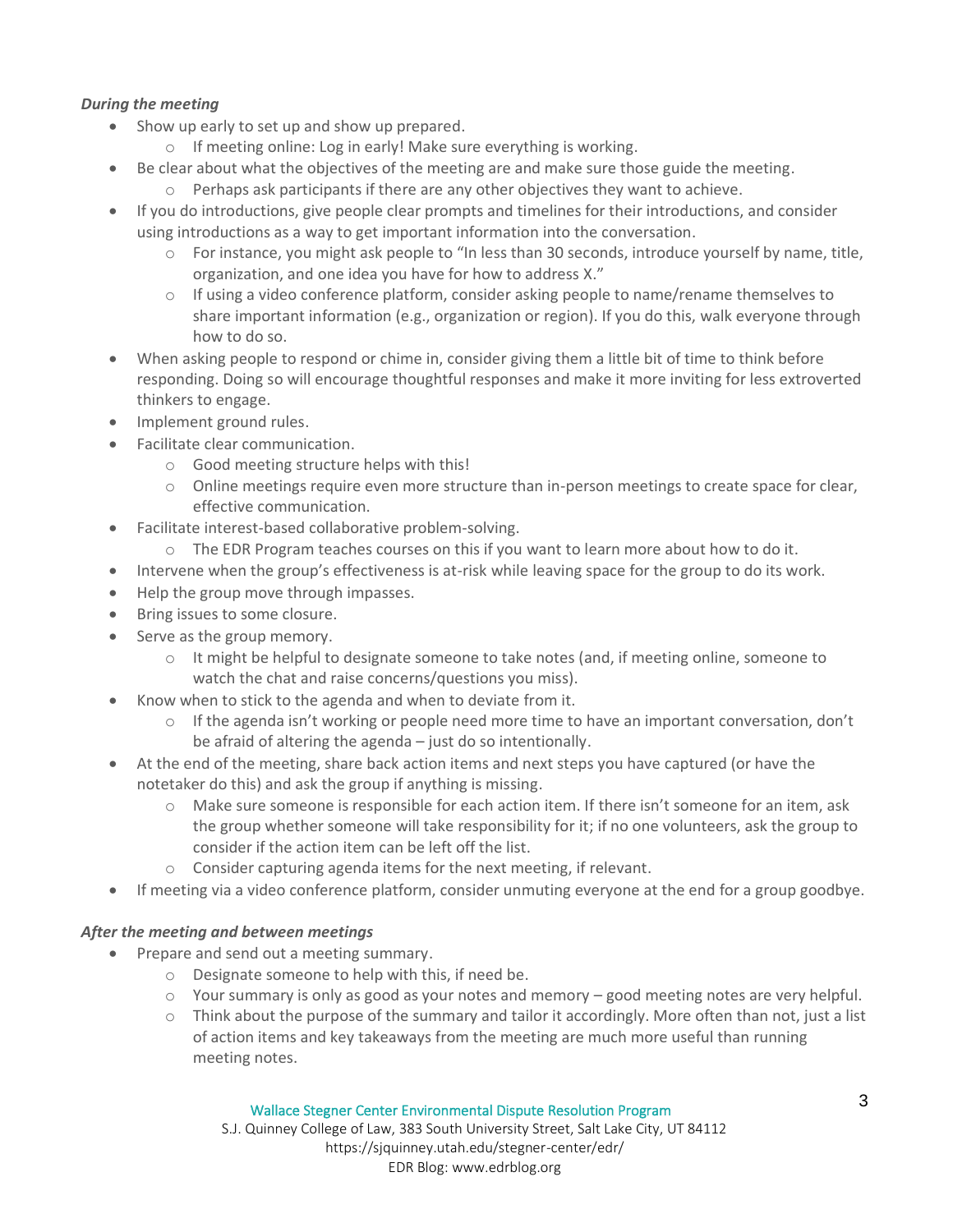- o Put the action items (what needs to happen by when and who is going to do it) at the top of the meeting summary.
	- **E** If the meeting summary won't go out right away, consider sending an email with just the action items soon after the meeting.
- o Consider including agenda items for the next meeting in the meeting summary.
- Follow up and make sure action items get done.
	- o Send reminders.
- Conduct side conversations as needed to move things forward.
- Prepare the agenda for next meeting, if relevant.